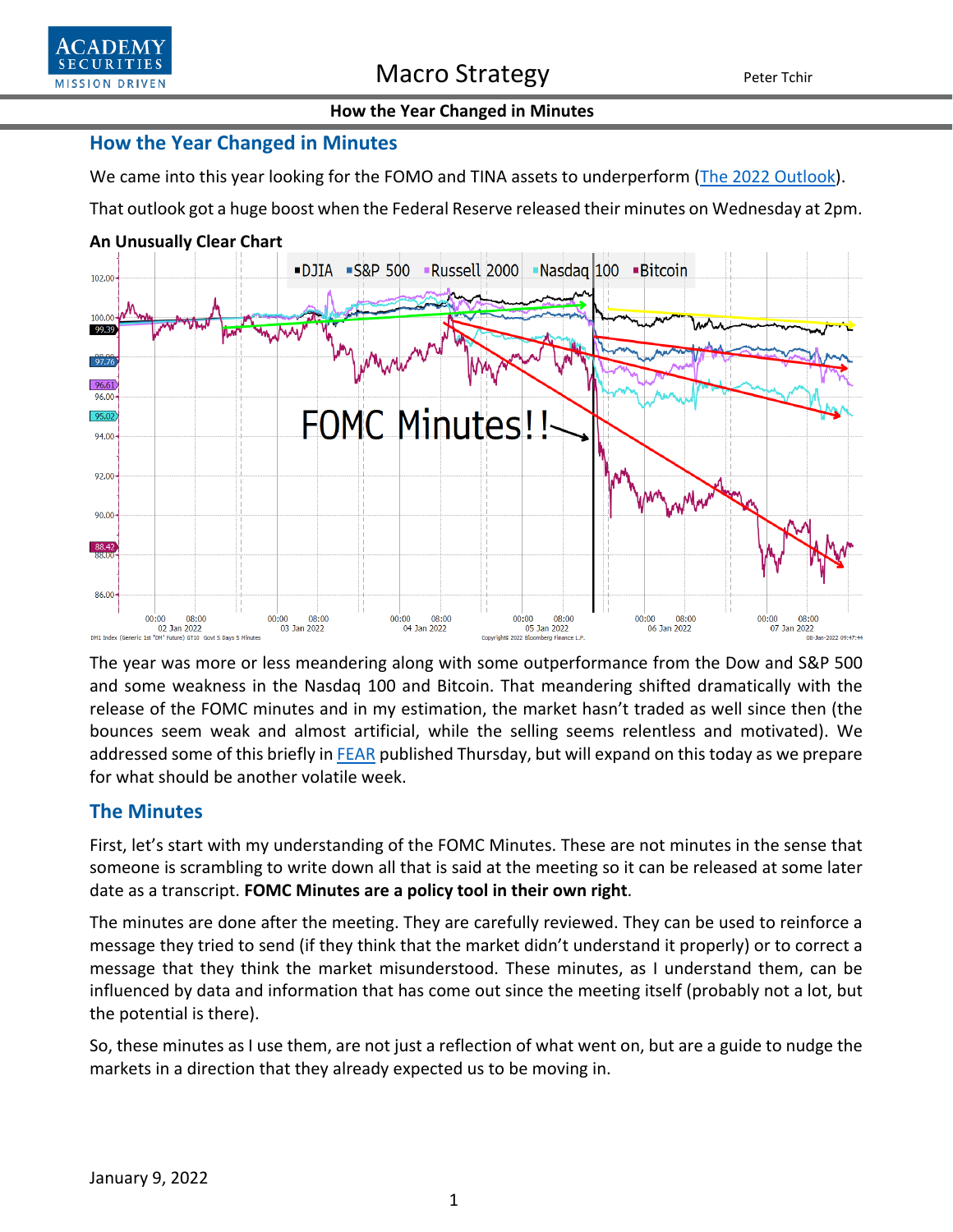

### **How the Year Changed in Minutes**

The clear takeaways from the minutes were:

- **Anyone, including me, who was thinking "one-ish" hikes must seriously reconsider that view**, not only because of the minutes, but also because the minutes have been supported by various Fed Speakers, at least in terms of pounding the table on rate hikes. **I think that the hikes aren't that important in the grand scheme of things**. Basically, hikes were already priced in, and the naysayers all know that hiking has a higher hurdle than messing with the balance sheet.
- **Anyone, including me, who thought that balance sheet reduction was a next year issue needs to rethink that view.** This, to me, was the big news of the day. For many of us who had difficulty understanding why taper started so late (market conditions felt pretty darn good long before taper started) now has to consider that not only would we stop buying bonds (finally), but we might let the balance sheet shrink!

**If QE helped risk assets (and I think it helped immensely), then QT, even if just run-off (without selling), could hurt risk assets.** The markets are always pricing things in ahead of time and this has started to get priced in (and likely has more to go).

The Fed could clarify that the minutes (and some additional speakers) have again been misinterpreted and they didn't really mean balance sheet reduction. Markets would then breathe a sigh of relief.

Having said that, I've viewed balance sheet size as an easier tool for the Fed to use, so **my base case is now**:

- One hike, likely at the March meeting. I'd be less surprised, now, to see the first hike at the January meeting, than the May meeting.
- Then talk about slowing or stopping reinvestment. I still cannot imagine them actually selling, but they might put a cap on how much it can run down in any given month (this seems to be on the table).
- Beyond that is anybody's guess, and we will work through some thoughts, but risk assets are going to derive their price action from the level of QT for the coming weeks as markets ascertain what was meant (and rate hikes don't help that either).

## **Video Killed the Radio Star and Politicians Killed the Fed**

The one thing that has changed in the past few weeks is that inflation is now consistently in mainstream media headlines, and it is one of the **hottest political topics out there**. I strongly believe that the Fed has been as politically independent as possible (something critical given their role and importance to the economy). However, it does seem like politicians, from the president on down, likely have some influence (it seems like it would be naïve to believe otherwise, given how important the subject has become).

Politicians have been contorting all sorts of data to downplay inflation. Some have used it as an excuse to attack businesses. Others just seem to misdirect our attention with strange or vague statements. In any case, the president has made his view on inflation quite clear and certainly seems to be sending marching orders out to squelch it as much as possible.

I am not diminishing the impact felt by the poorest people in this country, where inflation has the potential to erode their quality of life, but: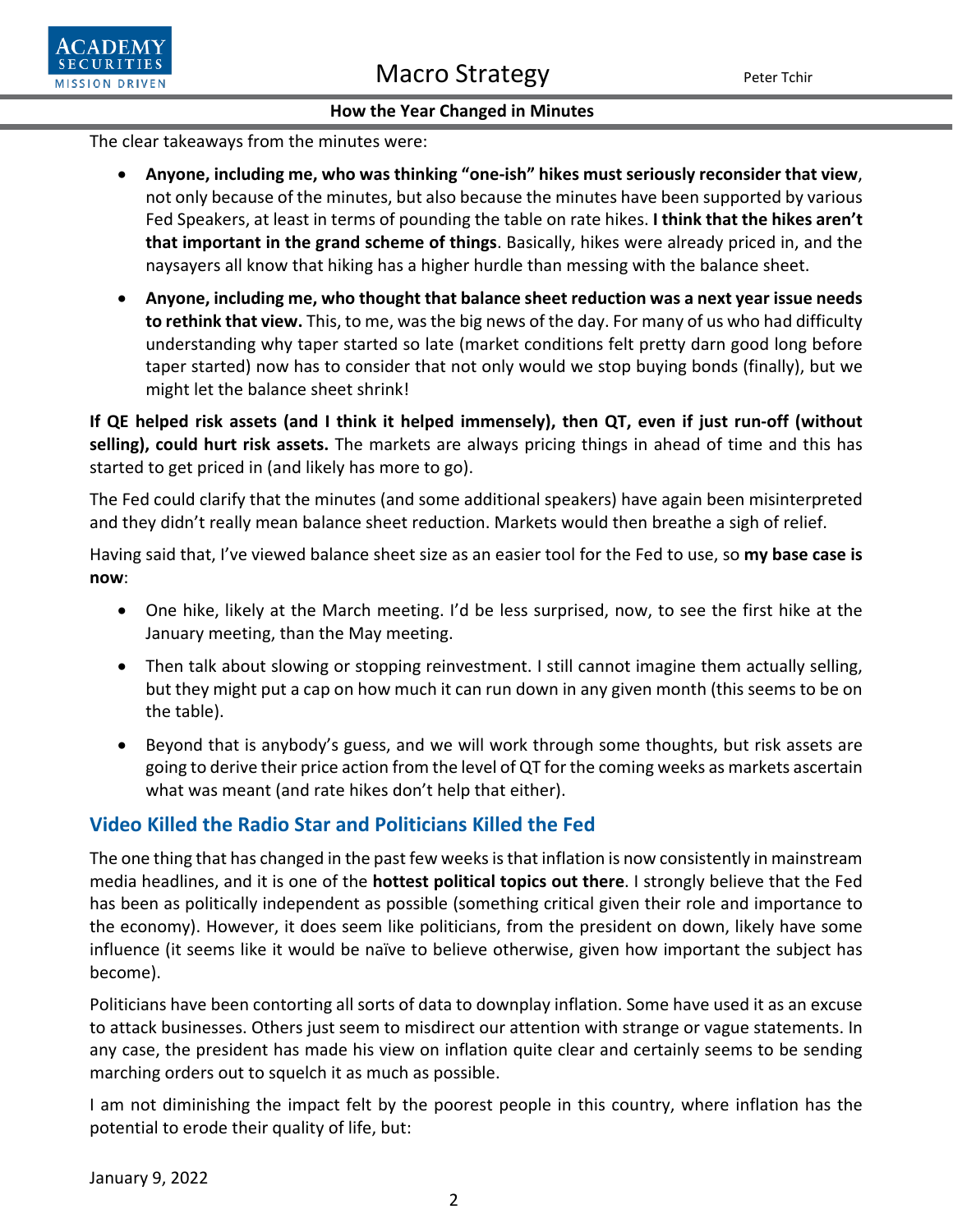Macro Strategy Peter Tchir



### **How the Year Changed in Minutes**

- **Average hourly earnings are up 4.7% year on year** (up 0.4% in November and 0.6% in December).
- **According to JOLTS**, the number of job openings remains well above ten million (there are three million MORE job openings than before the pandemic, which if those get filled, would take us back to as many people employed as before the pandemic). The "quit" rate is the highest since they started tracking that data, which is indicative of a very strong labor market.
- **Anecdotally, people complain about the ability to hire.**
- My outlook, based partly on the potential to get some form of stimulus, but much more heavily based on onshoring or supply chain repatriation, meansthat jobs should continue to be created.

If jobs were difficult to get or if pay was trailing inflation heavily, then I would be scared of inflation, but as I wrote in [Inflation, Like Greed, is Good,](https://www.academysecurities.com/wordpress/wp-content/uploads/2021/12/Inflation-Like-Greed-Is-Good.pdf) that is NOT the current story. We have excellent job opportunities, rising pay, and **whether it is infrastructure spending, building out sustainable energy, or creating more dependable supply chains, there will be big benefits to be reaped down the road** including the realistic belief that things like renewable energy will be deflationary once it reaches sufficient scale.

**Additionally, I am not sure how raising rates helps supply chain driven inflation?** How does the U.S. raising rates make China produce more, ship it to us, and get it offloaded?

Even if fighting inflation is the right step, I'm struggling to see how much it helps the current causes of inflation.

Those most hurt should be protected and helped as much as possible given the drivers of inflation, the ultimate benefits of inflation, and the need to build out so much in parallel, but that protection seems better suited coming from D.C. rather than from the Fed.

## **I am extremely worried that we are addressing the wrong issues with the wrong tools because this has become a game of political soundbites rather than political solutions.**

## **Underperforming in a Weak Market**

When I look at sectors, industries, and asset classes I remain incredibly comfortable with the outlook from last week (with the exception of rates which we will deal with in a moment).

**I just think that the relative performance will occur in a weak overall market rather than in one of decent strength.**

## **Repricing Credit Not Rethinking Credit Risk**

### **Credit spreads widened this week, but are still tighter than in early December.**

I continue to expect credit to perform decently this year (not a lot of room for tightening, but widening should be contained).

While I got bullish on high yield in early December (at levels only slightly cheaper than now), I'd hold off on adding as I think that we can see some more weakness.

**Markets need to price in what is the appropriate spread for any given level of credit risk** now that the central banks have shifted to being far less accommodative (far sooner than previously expected).

January 9, 2022 **That is very different from needing to price in that credit risk itself is rising.**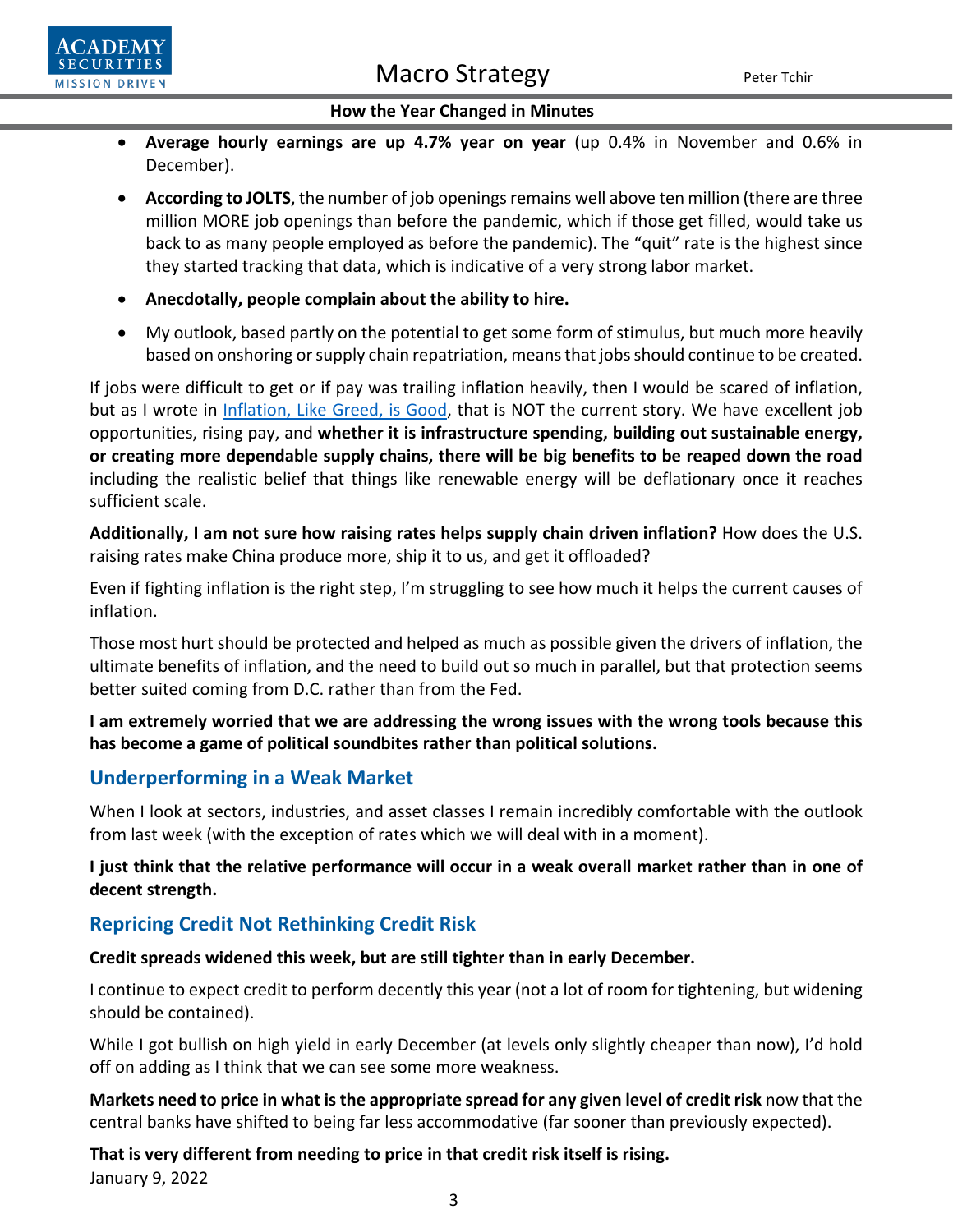

## Macro Strategy Peter Tchir

### **How the Year Changed in Minutes**

I think that the economy itself will do well enough (even with a more hawkish Fed) and credit risk will not change materially. Most companies have such a large buffer between what they are earning and what they need to pay on the debt front that any change in that relationship is not going to be big enough to call into question credit worthiness. I just think (in fitting with relative performance occurring in a weak tape) that people will demand to get paid slightly more for the same level of risk.

### **Which Brings us to Rates**

It seems ironic (**or maybe I'm just being stupid**) that for much of the past 12 months we have had to lead with rates because they have been such a driving force in every other market, but today I am looking at them last. It feels ironic (**or again, maybe it is just me being stupid**) that the Fed's decision to not buy Treasuries seems to impact other markets more than the Treasury market.



In any case, I will end today with rates.

The 10-year Treasury yield jumped from 1.5% to 1.76% over the course of the week. What is interesting is that most of the damage was done prior to the minutes! Also, unlike risk assets, which finished the week at or near their lows, Treasuries finished with a bit of strength.



### **An Unusually Unclear Chart**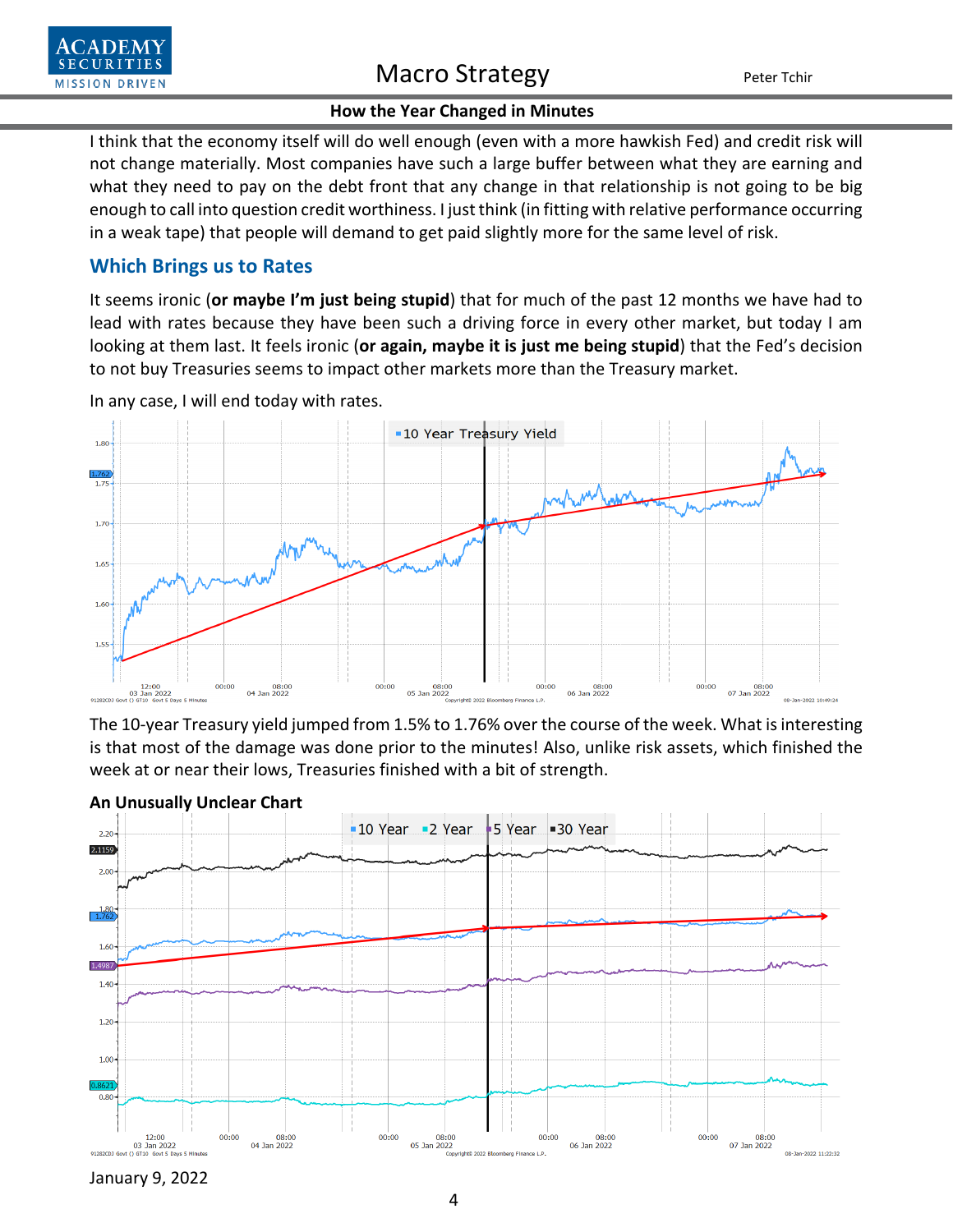

# Macro Strategy Peter Tchir

### **How the Year Changed in Minutes**

We started this T-Report with a very clear chart, here an event occurred, and the reaction and implications seem obvious. Rates just didn't exhibit that. The best I can make out is that it was a largely parallel shift in the yield curve, with rates moving higher across the board, and most of the price action was done before the minutes. There was some steepening of yield curves, but many curves (like 5s vs 10s) **hit their steepest point on Tuesday**!

I must admit that **10s vs 30s** isn't part of the yield curve I fixate on, but not only did that hit its steepest level on Tuesday, but it **finished the week flatter**!

If the QE narrative was all that was at work, then why would we see 30s outperform? Shouldn't the long-end bear the brunt of less Fed buying? Maybe it is more hikes, but then why did the 2-year move so little?

I think that given the lack of a clear story in rates (at least from curve shapes) and the fact that most of the move occurred ahead of the minutes, what we are seeing here is some knee-jerk reaction and bad positioning.

Yes, the higher 10-year yield probably helped push stocks lower, but that narrative is probably overplayed.

## **Risk-Off?**

We've had the QE trade (where everything does better). We've also had the QT trade that maybe appeared for a few moments (where everything does worse, but that trade tends to be short lived, at least recently). We did get some good "risk-on" moments, which was more of what I was looking for when thinking Treasury yields would go higher and be supportive of the sectors and industries that I liked (and they held up remarkably well last week given how quickly yields moved higher).

As we come into this week, I think we get:

- Underperformance in TINA/FOMO/Complexity, however you want to define it.
- Outperformance in simplicity/value/dividends/reopening/travel/logistics/onshoring.
- This will occur in a "risk-off" environment where equities and all risk assets will struggle and rates, especially at the long end, will do well (yes, I like owning Treasuries here).

Sure, futures could open solidly on Sunday and we can always look forward to another Turnaround Tuesday, but unless the Fed pulls back, Omicron slows rapidly, or DC looks like they can get policy done rather than just creating more soundbites, I'm uncomfortable with risk here and wouldn't bet on any of those caveats too heavily!

### **In any case, 2022 is off with a bang and we will all have to work hard to navigate it!**